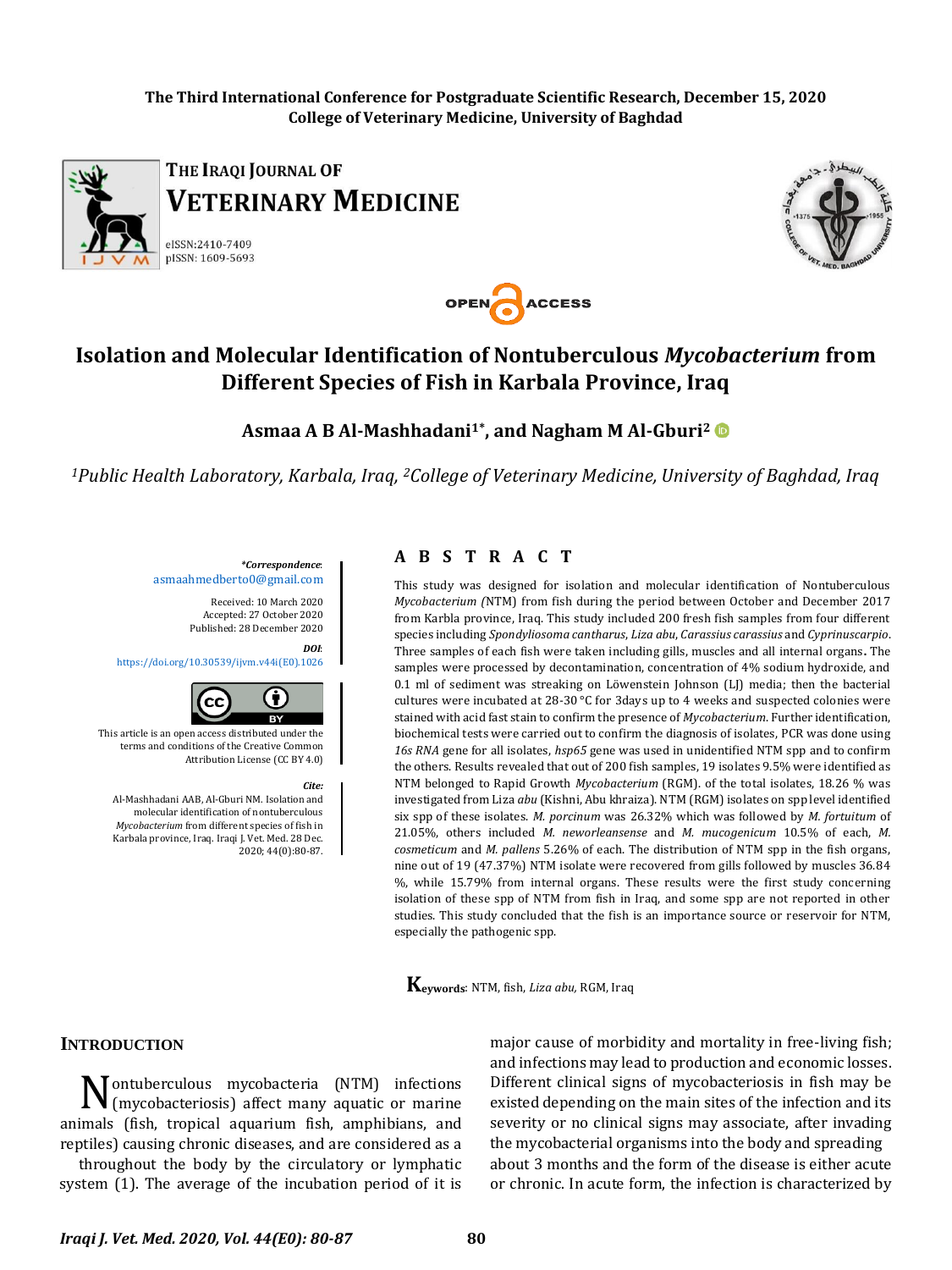heavy growth of the organism causing death of animals within 16 days (2-4). The chronic form, which is most commonly, is characterized by developing of granuloma in internal organs and animals may survive for maximum of 4 to 8 weeks. Signs may be seen with this disease including exophthalmos (bulging eyes), cachexia, pigmentation in fish body, ulcerative dermal necrosis, skeletal changes, swollen and distended abdomen, ulcers and eroded fins and tail rot, heavy mucus coating on the body surface, loss of scales, loss of appetite, weight loss, non-healing open ulcers, skeletal deformities such as curvature spinal or stunting defect pale gills lethargic. They may detach from other fishes and aggregate in corner of the holding facility (5). Nodular lesions on skin, miliary tubercles occurs in the liver, spleen and kidney which is histologically corresponding to granuloma; in addition to the fact that an affected fish may die, the mortality may reach up to 50% with no clinical signs (5, 6).

Some NTM pathogens that infect fish are highly virulent and are pathogenic to human; so, it may be considered as a zoonotic in a public health concern and its spread from fish, birds, and animals to human causing epidemics in nature (7-13). Conventional biochemical tests are not a significant method for NTM identification at the species level in addition, it waste of time (14). The sequencing of the *16S rRNA* gene is universally the gold standard method, especially, for significant and rapid identification of NTM for the correct epidemiological control study and treatments, sequencing of the *hsp65* gene as the second best alternatives (15-17). This study aimed to isolate and identification of NTM spp. from fish.

#### **MATERIALS AND METHODS**

#### **Sample Collection**

A total of two hundred fresh fish belonged to four fish species were collected from various fish selling markets at Karbala province, Iraq from October to December 2017 from Krabla city. Fish species included were *Spondyliosoma cantharus* (n=35), *Liza abu* (n=104), *Carassius carassius* (n=46), and *Cyprinus carpio* (n=15). Fish were autopsied in a biosafety cabinet; an individual set of sterile instruments was used for each animal, 70% ethanol was applied as anticepsis to the body of the fish. Three samples were taken from each fish included all internal organs (O), Gills (G), and Muscles (M) were removed aseptically, and each part was cut into small pieces then transmitted to sterile porcelain mortar containing sterile normal saline (0.85%) have been mashed, then the supernatant transferred into sterile container (18).

## **Cultivation of Samples and Identification of NTM**

After digestion and decontamination of samples according to (19-21) methods, a loop full of sediment was

inoculated to the LJ medium (Hi media, India) and blood agar (Hi media, India) then incubated at 28-30 °C, and the growth observed within 3 days-4 weeks. Ziehl-Neelsen stain (Syrbio, Swiss) was done before and after culturing the samples; and the isolates were identified depending on colonies features, pigmentation production, ability of growth on MacConkey agar without crystal violet (Hi media, India), in addition to, biochemical tests which included catalase production test (room temperature, semiquantitative catalase), Nitrate reductions, Simmons citrate utilizing, NaCl tolerance, urea hydrolysis (urease) and arylsulfatase (at three and fourteen days).

Polymerase chain reaction (PCR) was performed after genomic DNA of the bacteria was extracted; and conventional PCR was done to detect two genes in clinical isolates of NTM including: universal primers*16S rRNA* gene 1400pb for all isolates by using Forward primer-27AGAGTTTGATCTTGGCTCAG, reverse primer -1492 TACGGTTACCTTGTTACGACTT and *hsp65* gene 249pb was used for unidentified *Mycobacterium* spp.; then to confirm the others, Forward primer-GCCAAGAAGACCGAYGACGT and Reverse primer – GGTGATGACGCCCTCGTTGC were used.

The PCR reaction mixture contained 25 µL volume as follows: 12.5  $\mu$ L of PCR premix, 1  $\mu$ L of each forwarded and reversed primers, nuclease free water 8.5 µL and 2 µL of the template. Then the mixture was amplified using thermocycler [Master cycler-nexus, Eppendorf, Hamburg. Company???] and the program's conditionswere as follows: initial denaturation at 95 °C for 5 min of one cycle; followed by 35 cycles of denaturation at 95 °C for 30 sec, annealing at 60 °C for 45 sec, and extension at 72 °C for 1 min; final extension at 72 °C for 7 min and hold at 10 °C for10 min (one cycle) (22)**.** While the PCR program for detection of *hsp65* was done according to Akbari et al. (23); initial denaturation at 94 °C for 2 min of one cycle; denaturation at 94 °C for 30 sec, annealing at 62 °C for 30 sec, and extension at 72 °C for 1 min (40 cycle each); final extension at 72 °C for 6 min and hold at 10 °C for 10 min (one cycle). After that, 1% agarose gel electrophoresis was applied to confirm the amplification.

The PCR products were sent to Macrogen Corporation in Korea for Sanger sequencing using an ABI3730XL automated DNA sequencer. The obtained sequences for *16S rRNA* gene were analyzed using SepsTest software and compared with known sequences in the GenBank (http://www. ncbi.nlm.nih.gov), EzTaxon-e, the obtained sequences for *hsp65* were compared with those present in GenBank, and *hsp65*-BLAST database (*hsp65*-BLAST).

#### **RESULTS AND DISCUSSION**

Nineteen isolates (9.5%) out of 200 fish samples were identified as NTM; all the isolates belonged to Rapid Growth *Mycobacterium* (RGM) based on the ability of isolates to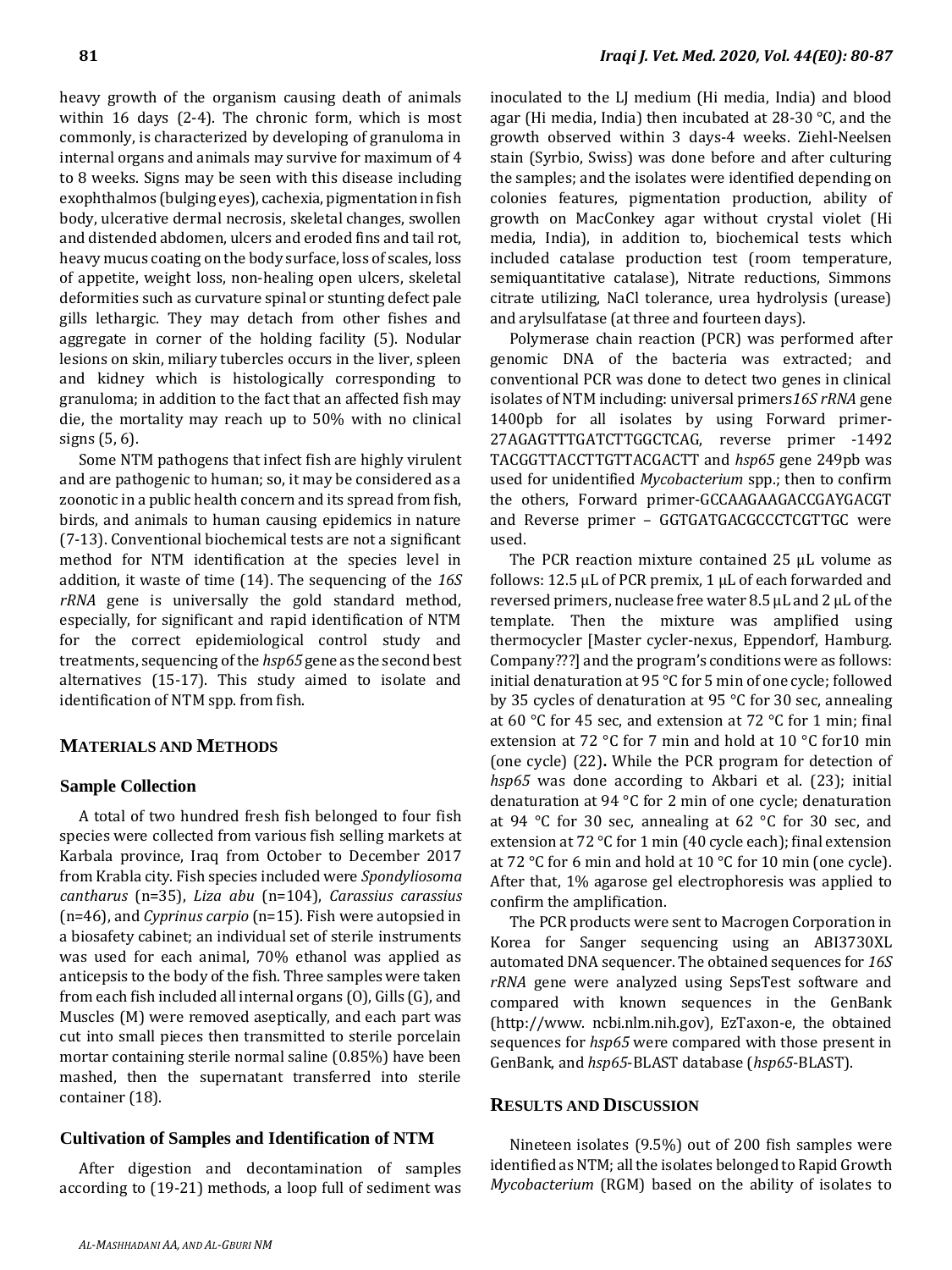grow on LJ medium, acid-fast stain, colony characteristics and biochemical tests. The over all of isolates 18.26 % (19/104) were investigated only from *Liza abu* (Kishni, Abu khraiza) which were isolated in December. Seven spp. of NTM on spp. level were identified. *M. fortuitum* group was the most predominant spp. among fish isolates 15/19 (78.95%). *M. porcinum* reported 5/19 (26.32%) followed by *M. fortuitum* 4/19 (21.05%), other spp*.* included *M. neworleansense* and *M. mucogenicum* 2/19 (10.5%), *M. cosmeticum* and *M. pallens* 1/19 (5.26%); in addition, three isolates were unidentified on spp. level including (M. *septicum, M. peregrinum, M. porcinum, M. neworleansense, M. boenickei,* and *M. septicum, M. boenickei, M*. *peregrinum*). This result agrees with Abbas (24) who isolated *Mycobacterium* 64%, 54 % both of them were belong to RGM from rectal swabs of different fish species;17 (68%) was from *Liza abu* in Baghdad province. The above high isolates in comparison to the present result may be attributed to that the samples were from rectum (fecal) which are often harbored and more contaminated with microorganism such as *Mycobacterium* and depending only on cultural characteristics compared with present study which was more accurately in diagnosis. The results were also in agreement with a study in Nineveh province when it was found that *M. fortuitum* was the most common isolates (10%), then *M. marinum* 3.4% from different fish species belongs to Cypinindae (25). In a survey in NTM of fish from pet shop fish, the common pathogens isolated were *M. marinum* and *M. fortuitum* (*M. fortuitum* group) (26). Other study NTM found it was about 11.9% in freshwater fish tissue and fish products and the NTM spp. were included *M. porcinum*, *M. peregrinum*, *M. fortuitum*and, *M. phocaicum,* and *M. mucogenicum* (27). As well as *M. porcinum* and *M. septicum, M. peregrinum* were identified from infected goldfish, Guppy, and exotic fish species (13).

The distribution of NTM spp. in fish organs, nine out of 19 (47.37%) NTM isolates were discovered from gills followed by muscles 7 (36.84 %) while 3 (15.79%) was

from internal organs. *M. porcinum* was frequently isolated from gills and muscles (66.66%) of each. *M. fortuitum* (75%) was isolated from muscles. *M.neworleansense* was only isolated from gills and only two *M. mucogenicum was* isolated from muscles and internal organs, while other spp. had only one isolate of each organ. *M. porcinum, M. neworleansense, M. boenickei,* and *M. septicum, M. peregrinum* were isolated from gills and *M. septicum*, *M. boenickei*, *M. peregrinum* from internal organs (Table 1). This to some extend came in line with a report of NTM were obtained from 1.7% fish; The species belonged to nine species using sequence analysis of the *16SrRNA* gene, which was isolated more frequently from the skin and gills than from muscles or internal organs (28). This is the first time to isolate *M. neworleansense*, *M. pallens*, *M. cosmeticum* and *M. boenickei* in Iraqi fish. The above spp. habitat in the Iraq environment, including water and the spp. were isolated from gills which might be colonized or transited in the gills although all NTM spp. were isolated in the present study showed to cause infection to man leading to variable clinical signs except for *M. pallens* (29- 32).

Das et al. (11) isolated the NTM from fish associated with granulomatous infection and the most of these pathogens were isolated from skin, gills and other tissues that confirmed by biochemical tests. the above suggested that the infection sound to be affected by the weather temperature, considering that low temperature is favorited for NTM pathogens. The above may agree with other studies in which same NTM spp.were isolated from fish and man in addition to other studies reffering to the possibility of getting infection from fish to man as the fish and its prodects may condiser as an important source of mycobacterial infections. Furthermore, (Kishni, Abu khraiza) reported the harboring of NTM may suggest that fish spp. is most important sources of NTM infections in human (11, 33, 34).

|  | Table 1. Numbers and percentages of nontuberculous <i>mycobacteria</i> (NTM) spp. isolated from fish internal organs, Gills, and Muscles |  |  |  |  |  |  |
|--|------------------------------------------------------------------------------------------------------------------------------------------|--|--|--|--|--|--|
|--|------------------------------------------------------------------------------------------------------------------------------------------|--|--|--|--|--|--|

|                                              | Internal organs |               | Gills         |       | <b>Muscles</b> |       |
|----------------------------------------------|-----------------|---------------|---------------|-------|----------------|-------|
| Nontuberculous <i>mycobacteria</i> spp.      |                 |               |               |       |                |       |
|                                              | <b>Number</b>   | $\frac{9}{6}$ | <b>Number</b> | $\%$  | <b>Number</b>  | $\%$  |
| M. porcinum                                  |                 | 33.33         |               | 66.66 |                | 66.66 |
| M. fortuitum                                 |                 |               |               | 25    | 3              | 75    |
| M. neworleansense                            |                 |               |               | 100   |                |       |
| M. boenickei                                 |                 |               |               | 100   |                |       |
| M. porcinum, M. neworleansense, M. boenickei |                 |               |               | 100   |                |       |
| M. septicum, M. boenickei, M. peregrinum     |                 |               |               |       |                | 100   |
| M. septicum, M. peregrinum                   |                 |               |               | 100   |                |       |
| M. mucogenicum                               |                 | 50            |               |       | 1(50)          | 50    |
| M. pallens                                   |                 |               |               | 100   |                |       |
| M. cosmeticum                                |                 | 100           |               |       |                |       |
| Total                                        |                 | 15.79         | 9             | 47.37 |                | 36.84 |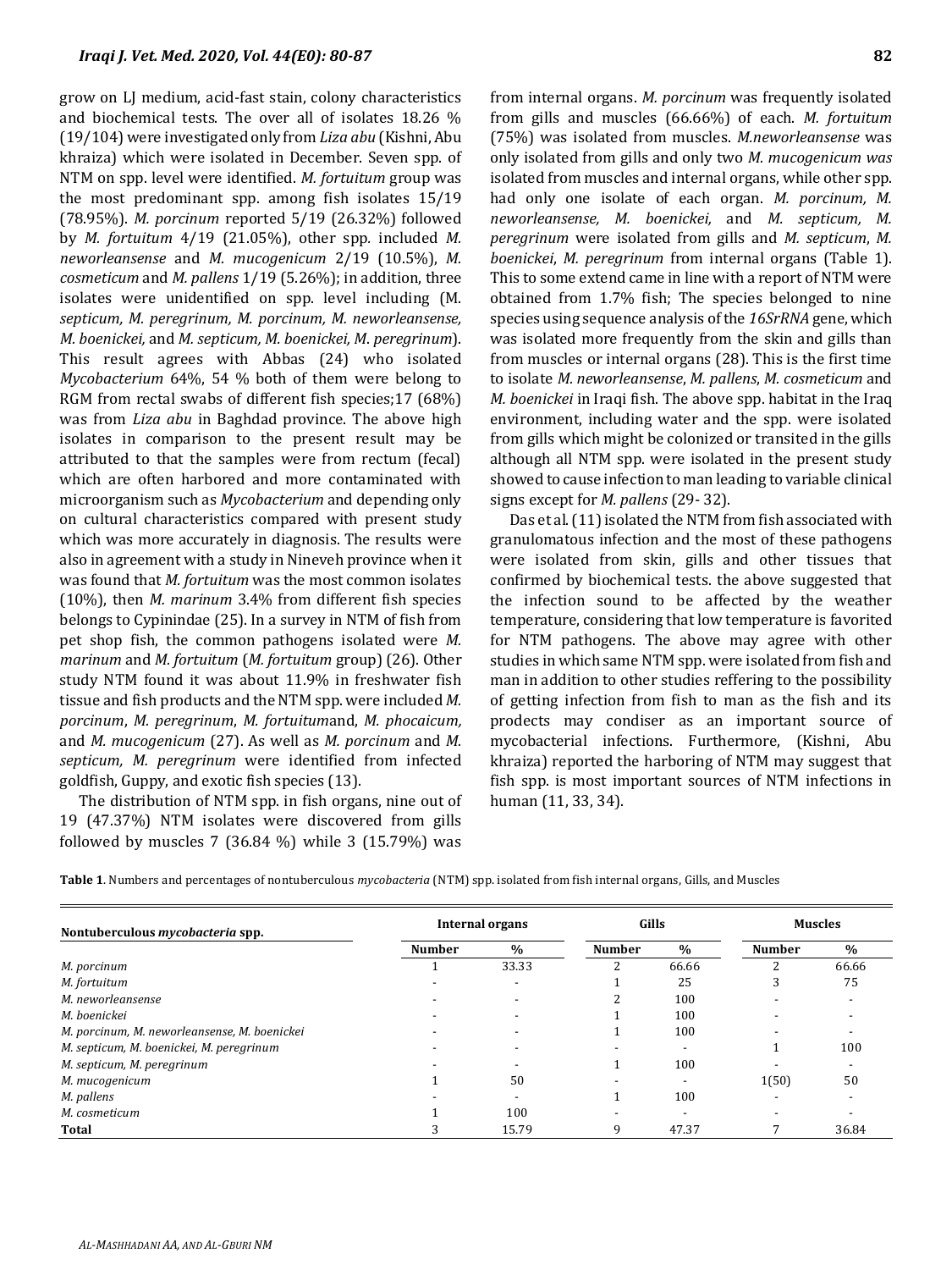The cultural characteristics of the NTM isolates of multiplying colony types appeared on the media and the isolates grew at 28-30 °C within 5-10 days as range in the first isolation. In sub culturing grew within 5-6 days. *M. fortuitum* group colonies had a smooth white, creamy some of them appeared as a rough, wrinkled, and irregular edge on LJ. In long incubation, it tended to be white to slightly beige, small in diameter and translucent on blood agar for 3 days at 35 °C. *M. mucogenicum* isolates were mucoid. The colonies of *M. pallens* and *M. cosmeticum* isolates had an orange-yellow color, Scotochromogens and the other isolates had non-produced pigmentation neither in dark nor after exposing to light (Figures 1, and 2). All the isolates grew on MacConkey medium without crystal violet except *M. pallens*; and the reaction on this media were differentiated by lactose ferment (pink) and lactose non ferment (pale yellow).



**Figure 1.** (A) *M. fortuitum*, rough wrinkled, irregular edged; (B) *M. porcinum*, white creamy; (C) *M. pallens*, orange color



**Figure 2**. NTM on Blood agar: (A) *M. fortuitum,* slightly beige and small in diameter colonies; (B) *M. bonickei,* white to slightly beige, small and translucent colonies

In addition to the above, all the *M. fortuitum* group isolates had pink color while the two isolates *M. ucogenicum* had a pale yellow; and on acid fast stain, the isolates of NMT were short-long rods and no cord formation, noncapsulated and spore forming (Figures 3 and 4). Biochemical tests revealed these isolates were negative for Simmons' citrate, positive for urease, Catalase test at room temperature and semiquintative catalase <45 mm. Other biochemical showed differences between isolates as it is shown in (Table 2). These results were similar to the phenotypic characteristics described previously (16, 35, 36, 37). Identification of *Mycobacteria* is limited by using classical methods such as morphology, growth characteristics and biochemical tests which may give an inaccurate or limited diagnosis due to unreactive biochemical tests, new or novel *Mycobacterium* spp. discovered causing a confusing to identify at species level (38, 39). Moreover, some *Mycobacterium* spp. are phenotypically similar, causing suspicion in the diagnosis (40, 41).



**Figure 3.** (A) *M. fortuitum* on MacConkey pink colonies, (B) M. mucogenicum pale yellow colonies



**Figure 4.** Acid fast bacilli, (A) *M. fortuitum*, (B) *M. pallens*, (C) *M. neworleansense*, (D) *M*. *mucogenicum* ( 100×)

In this study, the same results found variable results in one or two biochemical to the same spp. in different isolates; and in many studies there was also differences in some biochemical test for the same spp. Despite that, some isolates could not be identified at the level of spp. because of high closed relation phylogenetically spp. may lead to a new spp. or novel spp. or need more biochemical tests to confirm differentiated. This result agreed with Bahram et al. (42), although biochemical and phenotypic tests were still the most available facilities for identifying species level in most of microbiological laboratories, the present experiment showed that the results of some of the biochemical tests may be variable and using many colonies and changes in amount of bacterial population would affect the biochemical reaction.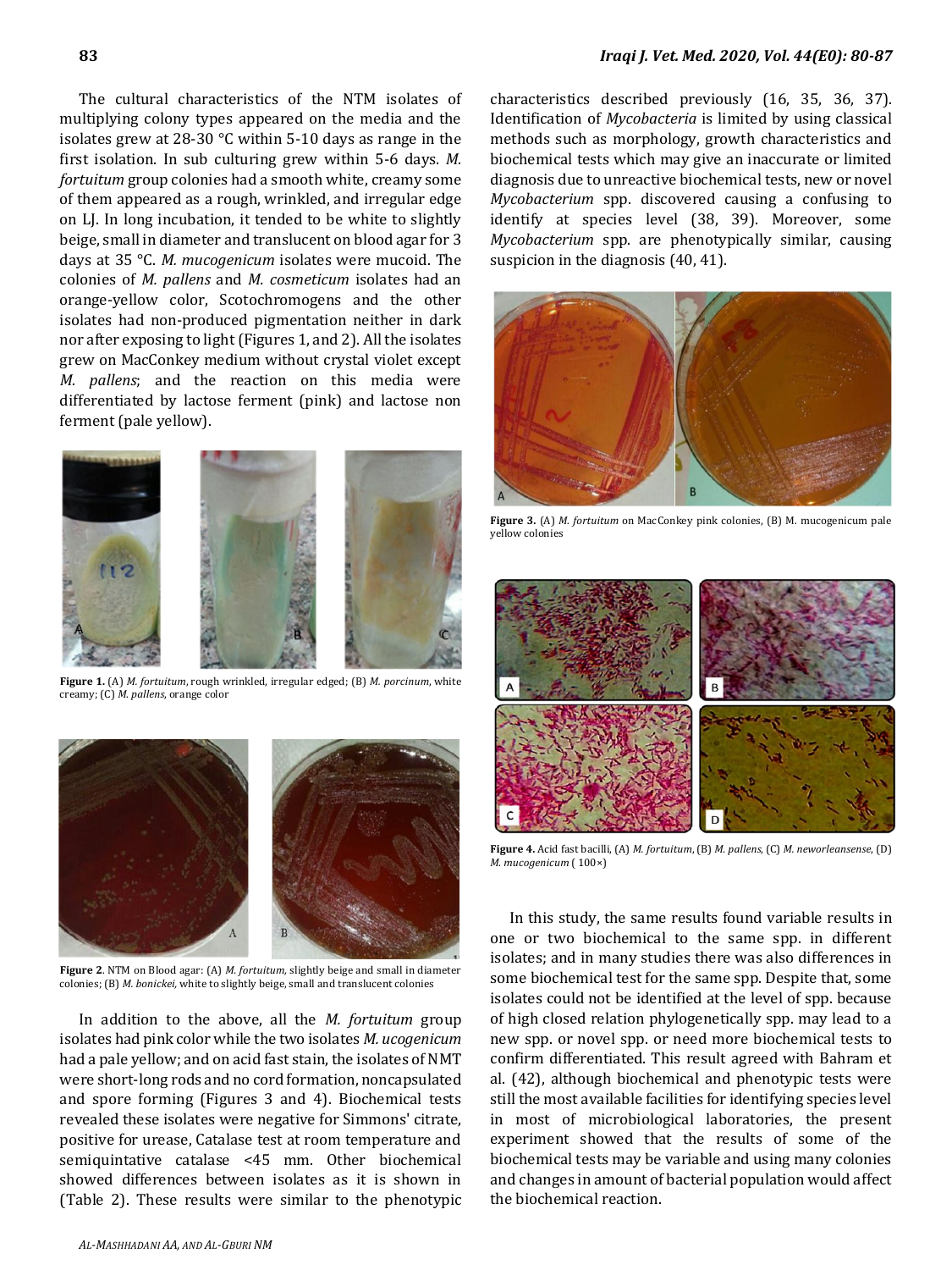| No. | Species (No. of isolate) | Nitrate Reduction | NaCl 5% | Catalase test at 68 $^{\circ}$ C | Growth on MacConkey | Mannitol sugar agar |
|-----|--------------------------|-------------------|---------|----------------------------------|---------------------|---------------------|
|     | M. fortuitum (4)         |                   |         | $2 - ve, 2 + ve$                 | +ve, pink           |                     |
| 2   | M. porcinum (5)          |                   |         |                                  | $+ve$ , pink        |                     |
| 3   | M. neworleansense (2)    |                   |         |                                  | $+ve$ , pink        |                     |
| 4   | M. boenickei (1)         |                   |         |                                  | $+ve$ , pink        |                     |
| 5   | M. cosmeticum (1)        |                   |         |                                  | +ve, pink           |                     |
| 6   | M. mucogenicum (2)       |                   |         |                                  | +ve, pale, yellow   |                     |
|     | $M.$ pallens $(1)$       |                   |         |                                  | -ve                 |                     |

**Table 2.** Biochemical tests result of the nontuberculous *mycobacteria* (NTM) spp

The *16S rRNA* gene was amplified from 19 fish isolates using conventional PCR, which was amplified a product size of approximately 1400 bp (Figure 5). In all cases, the sequence similarity reading for all four public databases ranged between 95.19-100%. SepsiTest blast ranged between 97.2-100%, Genebank 96.63-100%, EzTaxon-e 95.19-10 and 0% Hsp-BLAST 100%. According to this database reading in this study, a similarity of *16S rRNA* or *hsp65* gene and *16S rRNA* were reported and fish isolates were7 isolates give similarity 100%: 3 isolates were *M. fortuitum*, 3 isolates were *M. porcinum,* 1 isolate was *M. pallens,* while 10 isolates give rang of similarity between 95.19-99.9%: 1 isolate were *M. fortuitum,* nine isolates were each isolate was gave vary between two or three species (Table 3). This isolate can be differentiated using biochemical test on isolate even if biochemical test could not be differentiated on level spp. Finally, the other two isolates divided into one had only *M.* spp*.*, and one was unidentified by *16S rRNA*. Therefore, *hsp65* gene to detect 5 spp. was used and this gene gave 100% similarity to these isolates with exception to two isolates in which they varied

between two or three spp. These isolates were not differentiated on spp. level as shown in Table 3 even by biochemical test. In study of Joao *et al*., (43) mycobacteria based on two highly conserved genes *16S rRNA* and *hsp65* were used to identify the gen and several public databases to perform the data analysis explaining the cause of using two genes, the *16S rRNA* which is universally used for bacteria identification. Nevertheless, this has several limitations even so it is rare in some cases (*M. terrae* and *M. celatum*complex); and two copies of the *16S rRNA* gene, with different sequences, could be found in the same mycobacteria (44). Williams et al*.* (45) used *"16S rRNA* sequence analysis for successful performance of 30 NTM isolates giving results of two isolates to fail of show *16S rRNA* PCR product and in this study, the identification was taken as the closest match generated by GenBank blast search analysis, had similarities ranged from 96 to 100% homology over fragment sizes of 448 to 635 bp. They explained the above as there were no standards for the interpretation and analysis of sequence data in a diagnostic setting.



**Figure 5.** Results of presence of *hsp65* gene with 294 bp, fractionated on1% agarose gel electrophoresisstained withethidium bromide. Lane M=100 bp DNA ladder. Lanes 14, 15, 16, 18, and 19= positive isolates

Therefore, all results should be interpreted on an individual basis in conjunction with the clinical information; and sequence analysis of *16S rRNA* did not differentiate among *M. peregrinum*, *M. septicum* and *M. fortuitum*; *M. kansasii* and *M.gastri*; *M. mucogenicum* and *M. ratisbonense*; *M. chelonae, M. abscessus* group and *M. fuerth* and they suggested that the reason is according to what Han et al*.* (46) has referred to. The inability to distinguish between *M.*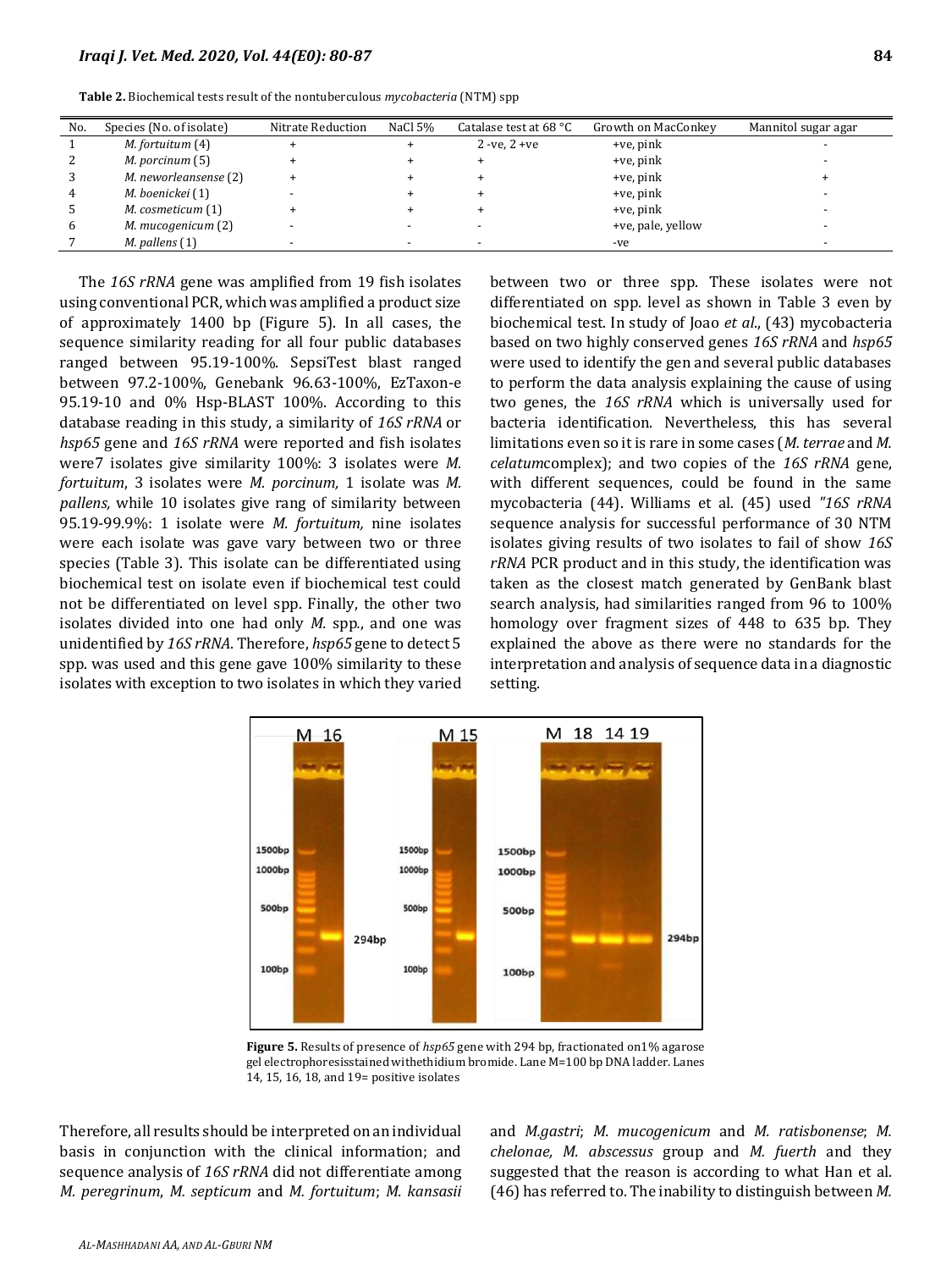*kansasii* and *M. gastri* using *16S rRNA* gene sequence analysis has been noted previously, however, these species could be differentiated by culture characteristics.

The study concluded that fish is a potential source of pathogenic NTM spp. that may increase the risk of public health. In addition to that, using sequence analysis for hsp65 gene with 16S rRNA primer and using multiple public databases are good methods for identifying NTM at the species' level.

**Table 3.** Results of Sequences Analysis and Identification of nontuberculous *mycobacteria* (NTM)S of Fish isolates by four databases

|    |                                                     | 16S rRNA<br>$(similarity\%)$<br>1: sepsiTest blast 2: GenBank, 3: EzTaxon-e |                      |                                                                 | hsp 65 gene sequencing<br>$(similarity\%)$<br>1: GenBank, 2: Hsp -BLAST |                                    | Differentiated by<br><b>Biochemicals</b>         |
|----|-----------------------------------------------------|-----------------------------------------------------------------------------|----------------------|-----------------------------------------------------------------|-------------------------------------------------------------------------|------------------------------------|--------------------------------------------------|
|    | <b>Identification</b>                               |                                                                             |                      | 3                                                               |                                                                         |                                    |                                                  |
|    | M. porcinum<br>M. neworleansense                    | 100                                                                         | 99.9                 | 99                                                              | Not done                                                                | Not done                           | M. porcinum                                      |
|    | 2 M. fortuitum                                      | 100                                                                         | 100                  | 100                                                             | Not done                                                                | Not done                           | M. fortuitum                                     |
|    | M. porcinum<br>M. neworleansense                    | 99.3                                                                        | 99.3                 | 99.3                                                            | Not done                                                                | Not done                           | M. neworleansense                                |
| 4  | M. porcinum<br>M. neworleansense<br>M. boenickei    | 99.7                                                                        | 99.7                 | 99.7                                                            | Not done                                                                | Not done                           | M. porcinum<br>M. neworleansense<br>M. boenickei |
| 5  | M. fortuitum                                        | 100                                                                         | 100                  | 99                                                              | Not done                                                                | Not done                           | M. fortuitum                                     |
|    | M. porcinum<br>6 M. neworleansense<br>M. boenickei  | 99.7                                                                        | 99.7                 | 99.8                                                            | Not done                                                                | Not done                           | M. boenickei                                     |
|    | M. porcinum<br>M. neworleansense                    | 99.8                                                                        | 98.8                 | 99.8                                                            | Not done                                                                | Not done                           | M. neworleansense                                |
|    | M. porcinum                                         | 100                                                                         | 99.9                 | 99                                                              | Not done                                                                |                                    | M. porcinum                                      |
|    | M. neworleansense                                   |                                                                             |                      |                                                                 |                                                                         |                                    |                                                  |
| 9  | M. porcinum                                         | 100                                                                         | 100                  | 100                                                             | 100                                                                     |                                    | M. porcinum                                      |
|    | 10 M. fortuitum                                     | 100                                                                         | 100                  | 100                                                             | 100                                                                     |                                    | M. fortuitum                                     |
|    | 11 M. fortuitum                                     | 99.5                                                                        | 95.5                 | 99                                                              |                                                                         |                                    |                                                  |
|    | 12 M. pallens                                       | 100                                                                         | 100                  |                                                                 |                                                                         |                                    | M. pallens                                       |
|    | 13 M. porcinum                                      | 100                                                                         | 100                  | 100                                                             | 100                                                                     |                                    | M. porcinum                                      |
|    | 14 M. spp.                                          | $=$                                                                         | $=$                  |                                                                 | M. cosmeticum<br>100                                                    | M. cosmeticum<br>100               | M.cosmeticum                                     |
|    | $15$ <i>M. phocaicum</i><br>M. mucogenicum          | 99.8                                                                        | M. mucogenicum 99.6  | M. peregrinum<br>M. conceptionense<br>M. montmartrense<br>99.47 |                                                                         | M. mucogenicum<br>100              | M. mucogenicum                                   |
| 16 | M. phocaicum<br>M. mucogenicum                      | 97.2                                                                        | M. mucogenicum<br>96 | M. mucogenicum<br>96.63                                         | M. mucogenicum<br>100                                                   | M. mucogenicum<br>100              | M. mucogenicum                                   |
|    | 17 M. porcinum                                      | 100                                                                         | M. mucogenicum 99.6  | M. mucogenicum                                                  | 100                                                                     | 100                                | M. porcinum                                      |
|    | M. porcinum<br>18 M. neworleansense<br>M. boenickei | 98.6                                                                        | 96                   | M. porcinum<br>95.19                                            | M. septicum<br>M. peregrinum<br>M. boenickei<br>100                     | M. septicum<br>M. boenickei<br>100 | M. septicum<br>M. boenickei                      |
|    | 19 Unidentified by 16S rRNA                         |                                                                             |                      |                                                                 | M. septicum<br>M. peregrinum<br>M. boenickei<br>100                     | M. septicum<br>M. boenickei<br>100 | M. septicum<br>M. boenickei<br>M. peregrinum     |

#### **ACKNOWLEDGEMENTS**

The authors would like to thank Dr. Anam Kalaf for helping in molecular part in this research.

#### **FUNDING**

These authors declare that above-submitted work was not funded by any governmental or private funding source nor supported by any financial projects.

#### **CONFLICT OF INTEREST**

The authors declare that there is no conflict of interest.

#### **REFERENCES**

1. Wiens, G, editor. Fish Diseases and Disorders: Viral, Bacterial and Fungal Infections, 2nd ed. UK: Wallingford; 2011; 338–374.

- 2. Janik JP, Bang RH, Palmer CH. Successful treatment of *Mycobacterium marinum* infection with minocycline after complication of disease by delayed diagnosis and systemic steroids. J Drugs Dermatol. 2005; 4(5): 621-624.
- 3. Tobin DM, Ramakrishnan L. Comparative pathogenesis of *Mycobacterium marinum* and *Mycobacterium tuberculosis*. Cell Microbiol. 2008; 10(5): 1027-1039.
- 4. Lara-Flores M, Aguirre-Guzman G, Balan-Zetina SB, Sonda-Santos KY, Zapata AA. Identification of *Mycobacterium* agent isolated from tissues of nile tilapia (*Oreochromisniloticus*). Turk J Fish Aquat Sci. 2014; 14(2): 575-580.
- 5. Ghittino C, Latini M, Agnetti F, Panzieri C, Lauro L, Ciappelloni R, et al. Emerging pathologies in aquaculture: effects on production and food safety. Vet. Res. Commun.2003;27(1): 471-479.
- 6. Gauthier DT, Rhodes M W. Mycobacteriosis in fishes: a review. Vet J. 2009;180(1): 33-47.
- 7. Novotny L,Halouzka R, Matlova L,Vavra O, Bartosova L, Slany M, et al. Morphology and distribution of granulomatous inflammation in freshwater ornamental fish infected with mycobacteria. J Fish Dis. 2010; 33(12): 947-955.
- 8. Willson S J, Kaufman M G, Merritt R W, Williamson H R, Malakauskas D M, Benbow M E. Fish and amphibians as potential reservoirs of Mycobacterium ulcerans, the causative agent of Buruli ulcer disease. Infect Ecolo Epidemiolo.2013; 3(1): 19946.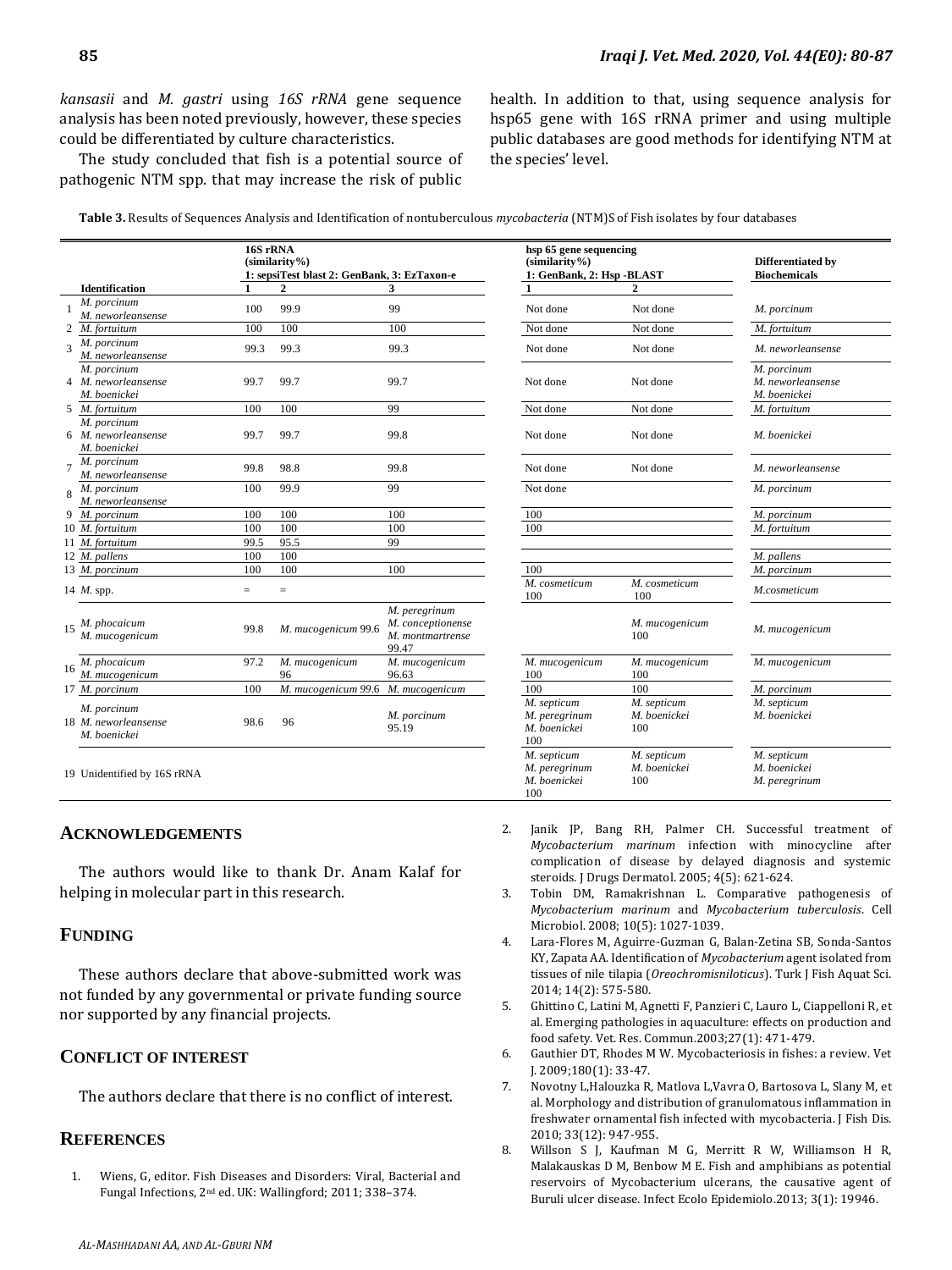- 9. Woodhouse SJ, Fitzgerald SD, Lim A, Bolin, SR. Disseminated Mycobacterium haemophilum infection in an Assam trinket snake (Elaphefrenata). J Zoo Wildl Med. 2014; 45(4): 966-969.
- 10. Chang CT, Whipps CM. Activity of antibiotics against Mycobacterium species commonly found in laboratory zebrafish. J Aquat Anim Health. 2015; 27(2): 88-95.
- 11. Das P, Saha T, Sengupta T. A detailed report on mycobacteriosis in Pampus argenteus along the coast of Bay of Bengal, West Bengal, India J Coast Life Med. 2016; 4(10): 760-764.
- 12. Barrows M, Koeppel K, Michel A, Mitchell E. Mycobacterial arthritis and synovitis in painted reed frogs (*Hyperoliusm armoratus*). J Comp Pathol. 2017; 156(2-3): 275-280.
- 13. Gcebe N, Michel AL, Hlokwe TM. Non-tuberculous *Mycobacterium* species causing mycobacteriosis in farmed aquatic animals of South Africa. BMC Microbiol.2018; 18(1):32.
- 14. Springer B,Tortoli E, Richter I,Grünewald R,Rüsch-Gerdes S,Uschmann K, et al. *Mycobacterium conspicuum* sp. nov., a new species isolated from patients with disseminated infections. J Clinic Microbiol. 1995; 33(11): 2805-2811.
- 15. Lee ES, Lee MY, Han SH, Ka J O. Occurrence and molecular differentiation of environmental mycobacteria in surface waters. J Microbiol Biotechnol.2008; 18(7): 1207-1215.
- 16. Tortoli E. Standard operating procedure for optimal identification of mycobacteria using 16S rRNA gene sequences. Stand Genomic Sci. 2010; 3(2): 145.
- 17. Simmon KE, Brown-Elliott BA, Ridge PG, Durtschi JD, Mann LB, Slechta ES, et al. *Mycobacterium chelonae-abscessus* complex associated with sinopulmonary disease, Northeastern USA. Emerg Infect Dis. 2011; 17(9): 1692.
- 18. Pfyffer GE. Mycobacterium: general characteristics, laboratory detection, and staining procedures. James HJ, Karen CC, GF, Michael AP, Marie LL, Sandra S R, David W, editors. In Manual of Clinical Microbiology, 7th ed. Am Soc Microbiol. 2015;536-569.
- 19. Petroff S A. A new and rapid method for the isolation and cultivation of tubercle bacilli directly from the sputum and feces. J Exp Med. 1915;21(1): 38-42.
- 20. Cruickshank R, editor. The practice of medical microbiology.12<sup>th</sup> ed. Edinburgh; New York, New York.: Churchill Livingstone; 1975.390 p.
- 21. Abbas M. Isolation of *Mycobacteria* spp. from rats. Iraqi J. Vet. Med. 2008; 32(2): 60-67.
- 22. Mukherjee S, Kumar D, Nanda A K, Chakraborty R. 16S rRNA gene sequence analyses of the metagenome derived from waters of river Mahananda at Siliguri: An approach to understand bacterial diversity. Indian J Biotechnol.2013; 12: 80-87.
- 23. Akbari S, Mosavari N, Tadayon K, Rahmati-Holasoo H. Isolation of *Mycobacterium fortuitum* from fish tanks in Alborz, Iran. Iran J Microbiol.2014; 6(4): 234.
- 24. Abbas M S. Isolation of *Mycobacterium* spp. from Fish. Anbar J Vet. Sci. 2012;5(1): 1-9.
- 25. Ali HH, Hamad MA. Isolation and diagnosis of mycobacteria species in local water fish in Nineveh province. IJVS.2005; 19(1): 21-26.
- 26. Kušar D, Zajc U,Jenčič V,Ocepek M, Higgins J, Žolnir‐Dovč M, et al. . Mycobacteria in aquarium fish: results of a 3‐year survey indicate caution required in handling pet‐shop fish. J Fish Dis.2017; 40(6): 773-784.
- 27. Lorencova A, Klanicova B, Makovcova J, Slana I, Vojkovska H, Babak V, et al. Nontuberculous mycobacteria in freshwater fish and fish products intended for human consumption. Foodborne Pathog Dis.2013; 10(6): 573-576.
- 28. Mrlik V, Slany M, Kubecka J, Seda J, Necas A, Babak V, et al. A low prevalence of mycobacteria in freshwater fish from water reservoirs, ponds and farms. J Fish Dis.2012;35(7): 497-504.
- 29. Schinsky MF, Morey RE, Steigerwalt AG, Douglas MP, Wilson RW, Floyd MM, et al. Taxonomic variation in the *Mycobacterium*

*fortuitum* third biovariant complex: description of *Mycobacterium boenickei* sp. nov., *Mycobacterium houstonense* sp. nov., *Mycobacterium neworleansense* sp. nov. and *Mycobacterium brisbanense* sp. nov. and recognition of *Mycobacterium porcinum* from human clinical isolates. Int J Syst Evol Microbiol. 2004; 54(5): 1653-1667.

- 30. Phelippeau M, Djaltou AO, Musso D, Drancourt M. Epidemiology of nontuberculous mycobacteria in French Polynesia. J Clin Microbiol.2015; 53(12): 3798–3804.
- 31. Varghese B, Enani M, Shoukri M, AlThawadi S, AlJohani S, Al-Hajoj S. Emergence of rare species of nontuberculous mycobacteria as potential pathogens in Saudi Arabian clinical setting. PLoS Negl Trop Dis.2016; 11(1): p. e0005288.
- 32. Chanda-Kapata P, Kapata N, Klinkenberg E, Mulenga L, Tembo M, Katemangwe P. Non-tuberculous mycobacteria (NTM) in Zambia: prevalence, clinical, radiological and microbiological characteristics. BMC Infec. Dis. 2015; 15(1): 500.
- 33. Prearo M, Zanoni RG, Dall'Orto BC, Pavoletti E, Florio D, Penati V. Mycobacterioses: emerging pathologies in aquarium fish. Vet.Res.2004;28: 315–317.
- 34. Shukla S, Sharma R, Shukla SK. Detection and identification of globally distributed mycobacterial fish pathogens in some ornamental fish in India. Folia Microbiol.2013; 58(5): 429-436.
- 35. Markey BK, Leonard FC, Achambault M, Cullinana A, Maguire,D, editors. Clin. Vet. Microbiol., 2nd Edinburgh London New York Oxford Philadelphia St Louis Sydney Toronto: Mosby. Elsevier Ltd; 2014. 1219-1243p
- 36. Vyawahare CR, Jadhav S V N R, Misra R N, Gandham NR, Hatolkar S. Incidence of M. mucogenicum Infection in Tertiary Care HospitaL India: Recent Increase in number of NTM cases. Int J Microbio Res. 2017; 9:59-962.
- 37. Mondragón-Barreto M, Vázquez-Chacón C A, Barrón-Rivero C, Acosta-Blanco P, JostJr KC, Balandrano S, et al. Comparison among three methods for mycobacteria identification. Saludpública de México. 200042, 484-489.
- 38. Cook V J, Turenne C Y, Wolfe J, Pauls R, Kabani A. Conventional methods versus 16S ribosomal DNA sequencing for identification of nontuberculous mycobacteria: cost analysis. J Clin Microbiol.2003; 41(3): 1010-1015.
- 39. Schulze-Röbbecke R, Weber A, Fischeder R. Comparison of decontamination methods for the isolation of mycobacteria from drinking water samples. J Microbiolo Meth.1991; 14(3): 177-183.
- 40. König B,Tammer I, Sollich V, König W. Intra-and interpatient variability of the hsp65 and 16S-23S intergenic gene region in *Mycobacterium abscessus* strains from patients with cystic fibrosis .J Clin Microbiol.2005; 43(7): 3500-3503.
- 41. Bahram N E, Ensieh S, Shrareh M, Jamshid F, Hossein F, Ghasemian SH, et al. Isolation and phenotypic identification of nontuberculous mycobacteria existing in Isfahan different water samples.Adv Biomed Res.2012;(1):1-18.
- 42. Joao I, Cristovao P, Antunes L, Nunes B, Jordao L. Identification of nontuberculous mycobacteria by partial gene sequencing and public databases. Int J Mycobacteriolo. 2014;144-151.
- 43. Ninet B, Monod M, Emler S, Pawlowski J, Metral C, Rohner P, et al. Two different 16S rRNA genes in a mycobacterial strain. J Clin Microbiol. 1996; 34(10): 2531-2536.
- 44. Williams KJ, Ling C L, Jenkins C, Gillespie SH, McHugh T D. A paradigm for the molecular identification of *Mycobacterium speciesin* a routine diagnostic laboratory. J Med Microbial. 2007; 56(5): 598-602.

45.Han X Y, Pham A S, Tarrand JJ, Sood P , Luthra R. Rapid and accurate identification of mycobacteria by sequencing hypervariable regions of the 16S ribosomal RNA gene. Am J Clin. Pathol.2002; 118(5): 796-801.